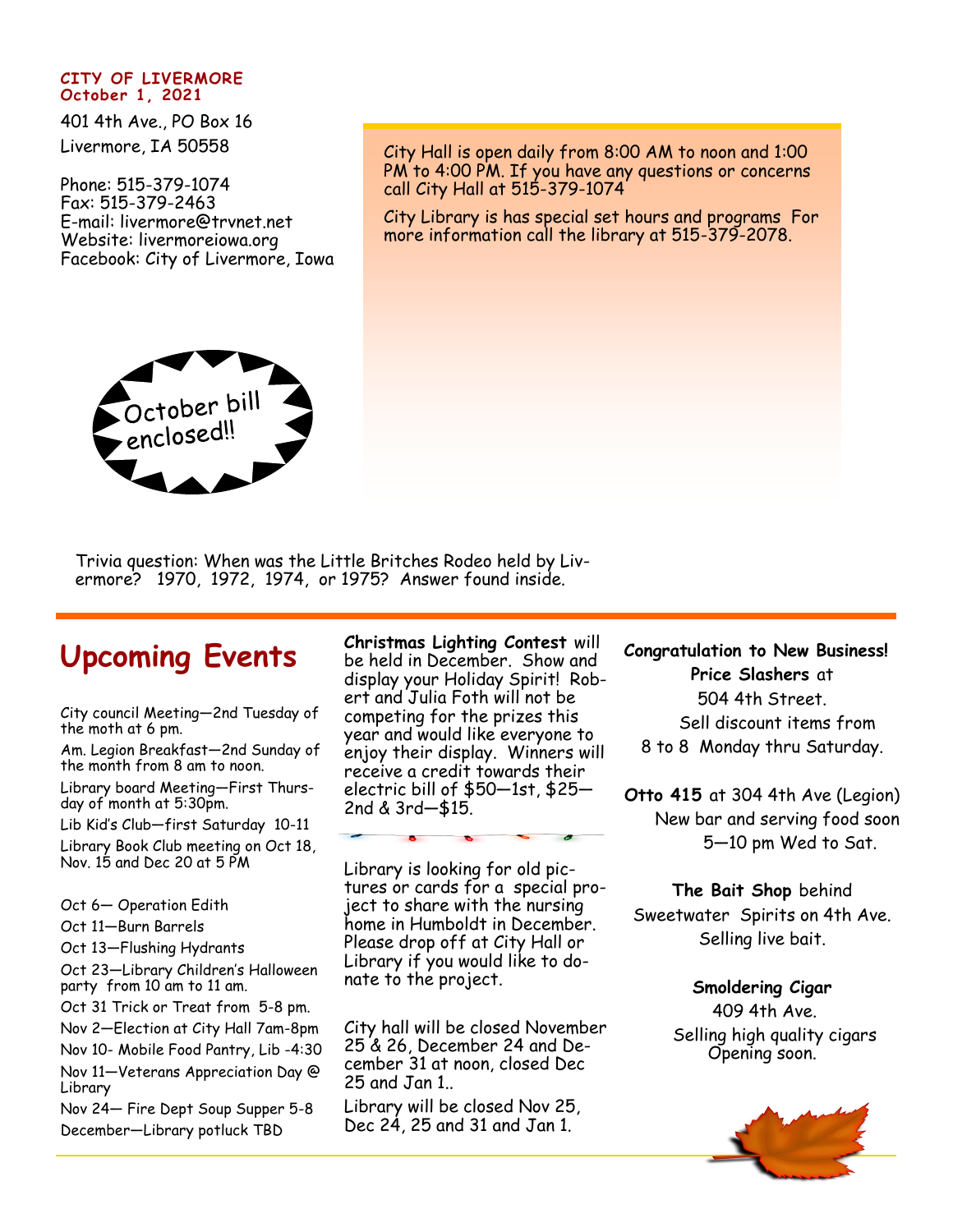**October 3**—9th Fire Prevention Week.

**October 6**, Wed., 6:30 pm—**Operation Edith**, Livermore Firefighters will be driving fire trucks around town to remind you to practice your Family Fire Safety Drill & replace batteries in your smoke alarms.



**October 11**, Monday., **Dump Burn Barrels**, \$25.00 per barrel. Need to sign up at City Hall. No hot or warm barrels will be dumped. The City will remove broken/falling apart barrels. City does not replace barrels.

**October 13,** Wednesday, **Flush Water Hydrants**. Please refrain from doing laundry that day because flushing hydrants can cause discoloring of water, which can stain your clothes.

**October 23**, Saturday, **Children's Halloween Party** at Library from 10—11 AM.

**October 31,** Sunday, **Halloween Trick or Treat** hours are 5—8 PM.

**November 1,** Monday, **Last day of Brush pickup** for 2021. Please pile brush/branches parallel to the road, on your property near the street so City can easily pick them up. Thanks!

**November 2,** Tuesday, **City Council, Mayor & School Board Election** at City Hall from 7:00 AM to 8:00 PM.

**November 11**, Thursday, Veteran's Appreciation Day At lib. Thank a veteran for servicing your great county!

**November, 24,** Wednesday evening, **Fire Dept. Soup Supper,** at American Legion from 5:00 –8:00 PM

## 

**The Enclosed Survey** is for the Livermore Housing Readiness Assessment Program which is a requirement for the 2021 Rural Housing Assessment Grant that the City received in May. Please fill out and return to city hall ASAP. Your response in greatly appreciated and important in helping the committee!

**Recycling:** Please remember to remove your recyclable items from all plastic bags at the recycling center. Throw away the plastic bags in the wastebasket or return to stores. Plastic bags from merchants are not recyclable. Breaking down the cardboard will help the cardboard area. Please keep glass in glass area if possible. NO GARBAGE PLEASE!! The City will try & improve the area for you.

**Burn Barrels** have been a controversial subject for years. The ordinance states that only burnable things may be burned in the barrel., which means wood, leaves, paper and cardboard. Items that **do not burn** are: garbage , leftovers, cat litter, plastic, cans, glass Styrofoam, some clothing plus more. These items should be recycled or placed in your weekly garbage. Please be a good neighbor and do not burn when people hang out laundry or are enjoying the evening outdoors. The council would like to continue to have burn barrels as an option., but may decide to remove them from the whole town.

Welcome Steve Larson to the City Board of Adjustments and New Housing Committee members. If you are interested in serving on boards or committees or volunteering to helps with special city projects, please call City Hall. (515) 379-1074. Thanks to all!!